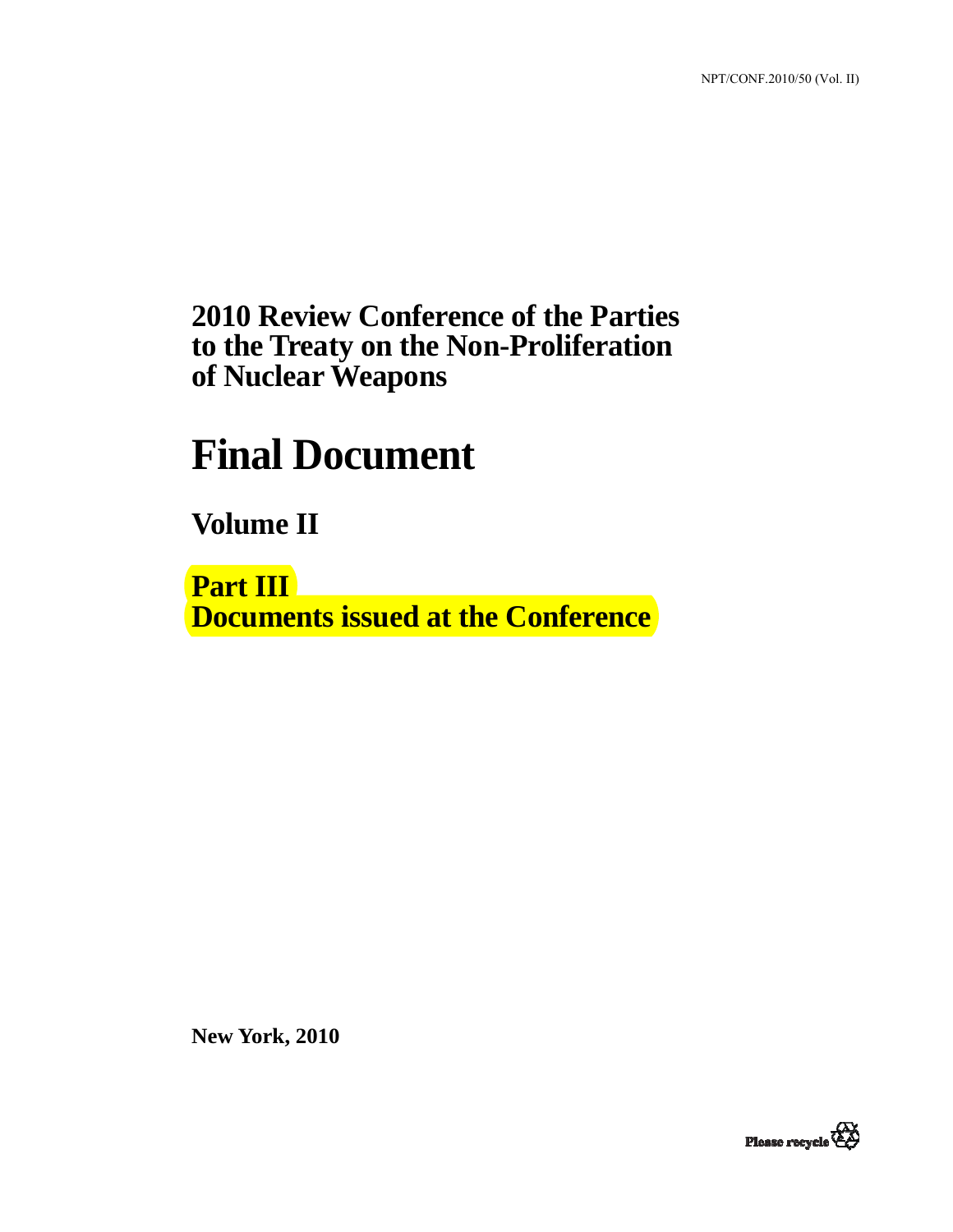| Symbol              | Title or description                                                                                                                                                                                                                                                                                                                                                                              | Page |
|---------------------|---------------------------------------------------------------------------------------------------------------------------------------------------------------------------------------------------------------------------------------------------------------------------------------------------------------------------------------------------------------------------------------------------|------|
| NPT/CONF.2010/WP.52 | Working paper submitted by Palestine to the 2010 Review Conference<br>of the Parties to the Treaty on the Non-Proliferation of Nuclear<br>Weapons: Implementation of the 1995 Resolution on the Middle East of<br>the 1995 Review and Extension Conference of the Parties to the<br>Non-Proliferation Treaty and the Final Document of the 2000 Review<br>Conference of the Parties to the Treaty | 629  |
| NPT/CONF.2010/WP.53 | Peaceful research, production and use of nuclear energy: working paper<br>submitted by the Islamic Republic of Iran                                                                                                                                                                                                                                                                               | 632  |
| NPT/CONF.2010/WP.54 | Cluster two: Article VII: working paper submitted by the Republic of<br>Kazakhstan, the Kyrgyz Republic, the Republic of Tajikistan,<br>Turkmenistan and the Republic of Uzbekistan                                                                                                                                                                                                               | 637  |
| NPT/CONF.2010/WP.55 | The capacity of the Comprehensive Nuclear-Test-Ban Treaty<br>verification regime: working paper presented by Spain on behalf of the<br>European Union                                                                                                                                                                                                                                             | 640  |
| NPT/CONF.2010/WP.56 | Working paper on strengthening International Atomic Energy Agency<br>safeguards, presented by Spain on behalf of the European Union                                                                                                                                                                                                                                                               | 643  |
| NPT/CONF.2010/WP.57 | Working paper submitted by Iraq: Article II of the Treaty on the<br>Non-Proliferation of Nuclear Weapons: nuclear non-proliferation                                                                                                                                                                                                                                                               | 646  |
| NPT/CONF.2010/WP.58 | Working paper submitted by Iraq: Article IV of the Treaty on the<br>Non-Proliferation of Nuclear Weapons: nuclear disarmament                                                                                                                                                                                                                                                                     | 650  |
| NPT/CONF.2010/WP.59 | Article IV of the Treaty: Nuclear energy for peaceful purposes                                                                                                                                                                                                                                                                                                                                    | 655  |
| NPT/CONF.2010/WP.60 | European Union international cooperation to support peaceful uses of<br>nuclear energy: working paper presented by Spain on behalf of the<br>European Union                                                                                                                                                                                                                                       | 657  |
| NPT/CONF.2010/WP.61 | Working paper submitted by the Islamic Republic of Iran on<br>non-proliferation                                                                                                                                                                                                                                                                                                                   | 662  |
| NPT/CONF.2010/WP.62 | The issue of non-compliance with articles I, III, IV and VI of the Treaty:<br>working paper submitted by the Islamic Republic of Iran                                                                                                                                                                                                                                                             | 666  |
| NPT/CONF.2010/WP.63 | Nuclear disarmament and reduction of the danger of nuclear war:<br>working paper submitted by China                                                                                                                                                                                                                                                                                               | 671  |
| NPT/CONF.2010/WP.64 | Non-proliferation of nuclear weapons: working paper submitted by<br>China                                                                                                                                                                                                                                                                                                                         | 674  |
| NPT/CONF.2010/WP.65 | Peaceful uses of nuclear energy: working paper submitted by China                                                                                                                                                                                                                                                                                                                                 | 676  |
| NPT/CONF.2010/WP.66 | Nuclear issues in the Middle East: working paper submitted by China                                                                                                                                                                                                                                                                                                                               | 678  |
| NPT/CONF.2010/WP.67 | Nuclear-weapon-free zones: working paper submitted by China                                                                                                                                                                                                                                                                                                                                       | 679  |
| NPT/CONF.2010/WP.68 | Security assurances: working paper submitted by China                                                                                                                                                                                                                                                                                                                                             | 681  |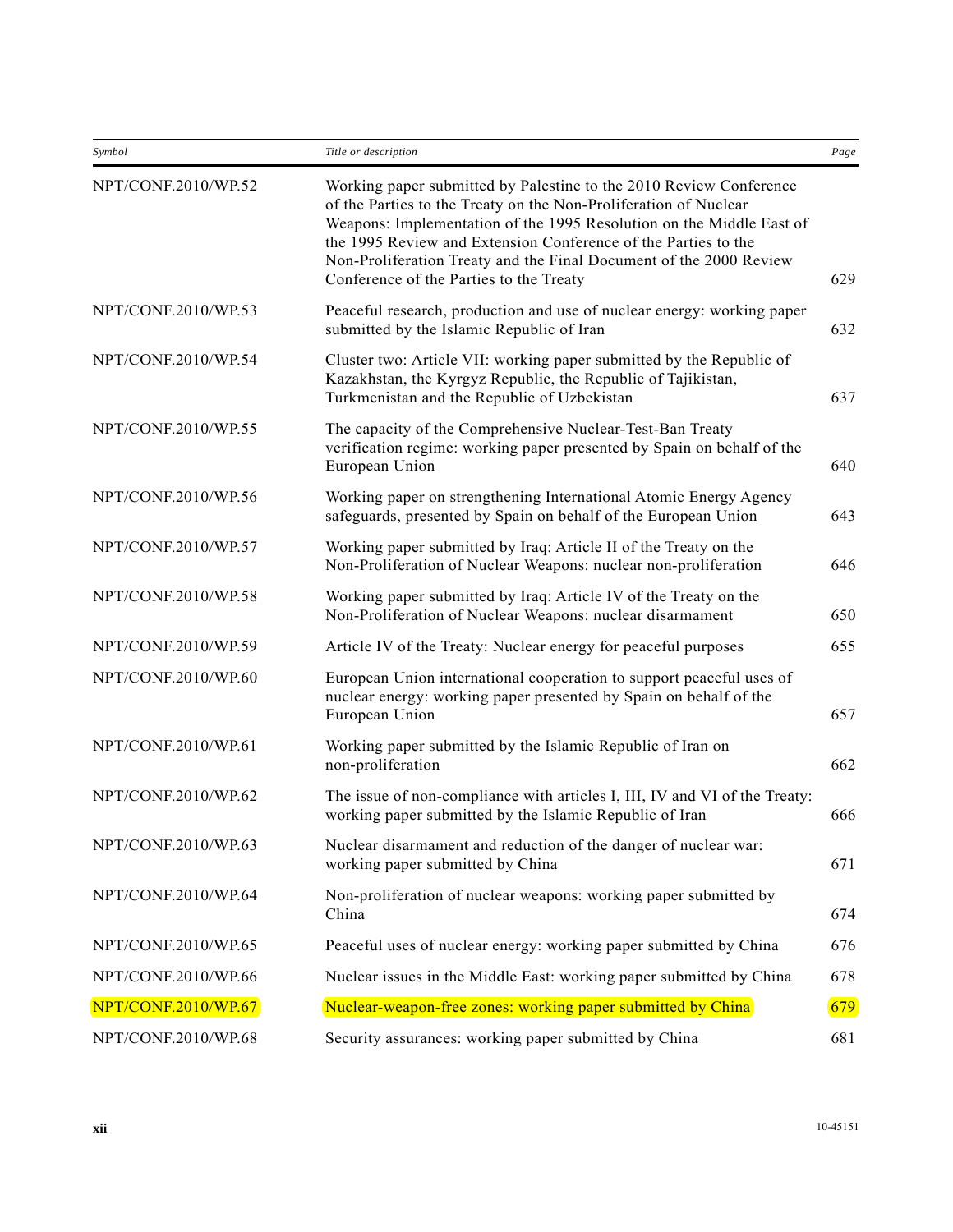## **2010 Review Conference of the Parties to the Treaty on the Non-Proliferation of Nuclear Weapons**

6 May 2010 English Original: Chinese

New York, 3-28 May 2010

### **Nuclear-weapon-free zones**

#### **Working paper submitted by China**

 The Chinese delegation hereby requests the following elements be included in the report of Main Committee II and the final document of the Review Conference:

1. The establishment of nuclear-weapon-free zones is of great significance in promoting nuclear disarmament, preventing proliferation of nuclear weapons and enhancing regional and global peace and security. It also constitutes an important step towards the establishment of a nuclear-weapon-free world.

2. The guidelines on establishing nuclear-weapon-free zones adopted by the United Nations Disarmament Commission in 1999 should be faithfully observed.

3. The international community should actively support efforts by relevant countries to establish nuclear-weapon-free zones on the basis of consultations among themselves and voluntary agreements in light of actual regional conditions.

4. Welcoming the entry into force of the Treaty on a Nuclear-Weapon-Free Zone in Africa and the Treaty on a Nuclear-Weapon-Free Zone in Central Asia, the international community should encourage non-nuclear-weapon States to continue to put forward proposals on establishing new nuclear-weapon-free zones and make efforts in this regard.

5. The international community should faithfully implement the resolution on the Middle East adopted by the 1995 Review and Extension Conference and support efforts by the countries in the Middle East to establish a zone free of nuclear weapons as well as other weapons of mass destruction in the Middle East. China believes that great importance should be attached to relevant proposals by the countries in the Middle East to implement the resolution at an early date.

6. The nuclear-weapon States should undertake unconditionally not to use or threaten to use nuclear weapons against non-nuclear-weapon States or nuclearweapon-free zones and conclude an international legal instrument in this regard.